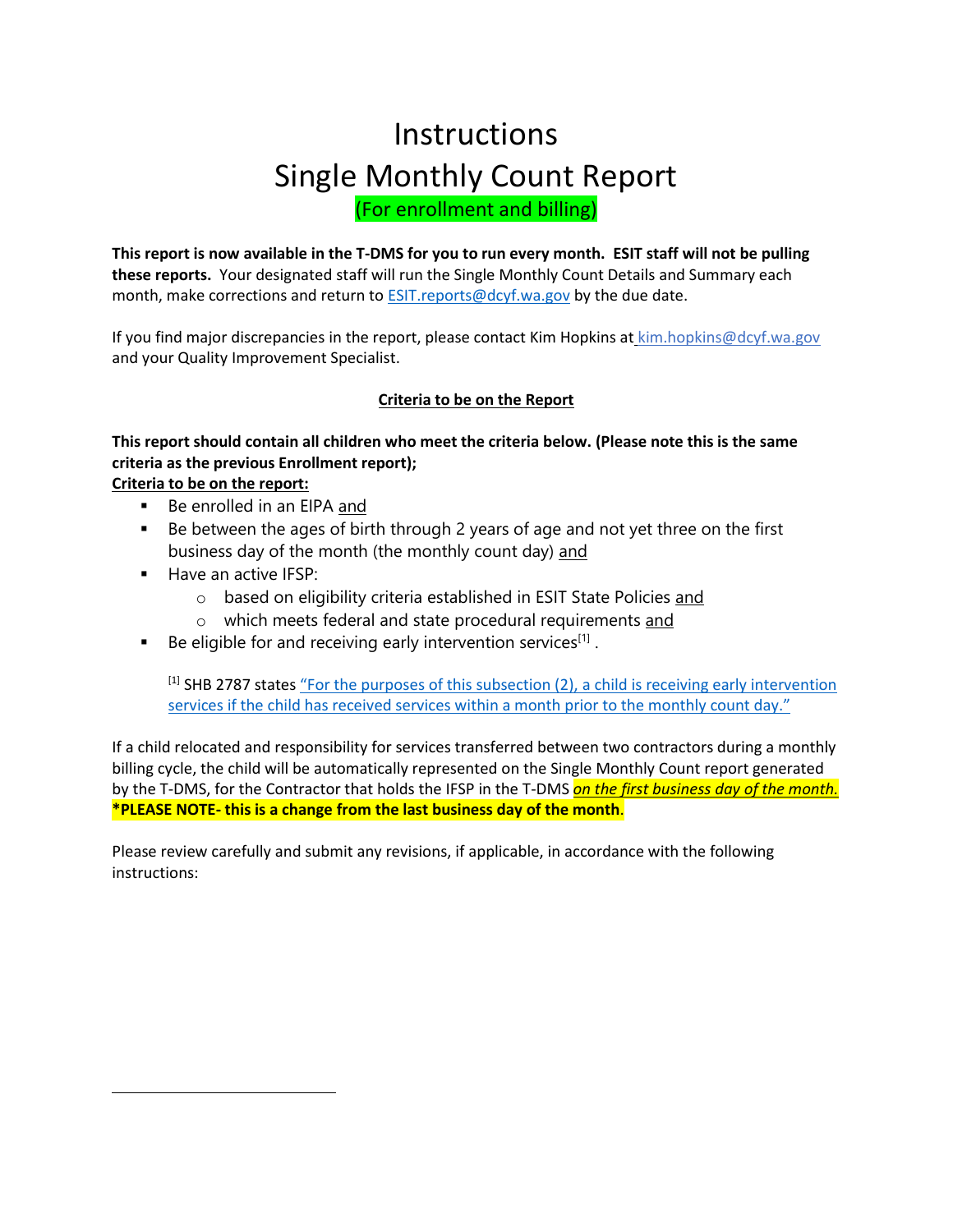#### **To Pull Reports**

1. Go to the home page of your T- DMS which looks like the snip it below. Click on the Administration tab to open the drop down. Go to the bottom of the drop down and click Reports.

| <b>Home</b>   | <b>Calendar</b> | <b>Children</b> | <b>Notification</b> | Admininstration $\sim$ | Data Exchange + |
|---------------|-----------------|-----------------|---------------------|------------------------|-----------------|
|               |                 |                 |                     | <b>Notifications</b>   |                 |
|               |                 |                 |                     | Service Areas          |                 |
| MaLea Lindsey |                 |                 |                     | <b>Organizations</b>   |                 |
|               |                 |                 |                     | <b>Users</b>           |                 |
|               |                 |                 |                     | <b>Service Types</b>   |                 |
|               |                 |                 |                     | Messages/Alerts        |                 |
|               |                 |                 |                     | Reports                |                 |
|               |                 |                 |                     |                        |                 |

2. The ESIT Report List will appear as shown below. The following **highlighted** reports must be the **ONLY** reports used:

| ESIT Reports List                                    |  |  |  |  |
|------------------------------------------------------|--|--|--|--|
| <b>A19 Billing Details</b>                           |  |  |  |  |
| A19 Billing Summary                                  |  |  |  |  |
| <b>Monthly Enrollment Details</b>                    |  |  |  |  |
| <b>Monthly Enrollment Summary</b>                    |  |  |  |  |
| Annual Average FTE Running Enrollment                |  |  |  |  |
| Single Monthly Enrollment and Billing                |  |  |  |  |
| <b>Single Monthly Enrollment and Billing Summary</b> |  |  |  |  |
| <b>Monthly Enrollment Exception</b>                  |  |  |  |  |

Both reports will need to be completed and turned in by the due date. *EVEN if there are no changes both reports need to be turned in.*

3. Click the Single Monthly Enrollment and Billing Report. Enter all of the information below with the start date and end date being the first business day of the month. For example, for August 2021 the start date and end date will be 8/2/2021.

\*Note if you do not have an DMS User ID it is required to run this report. Please contact [kim.hopkins@dcyf.wa.gov](mailto:kim.hopkins@dcyf.wa.gov) to obtain a DMS User ID.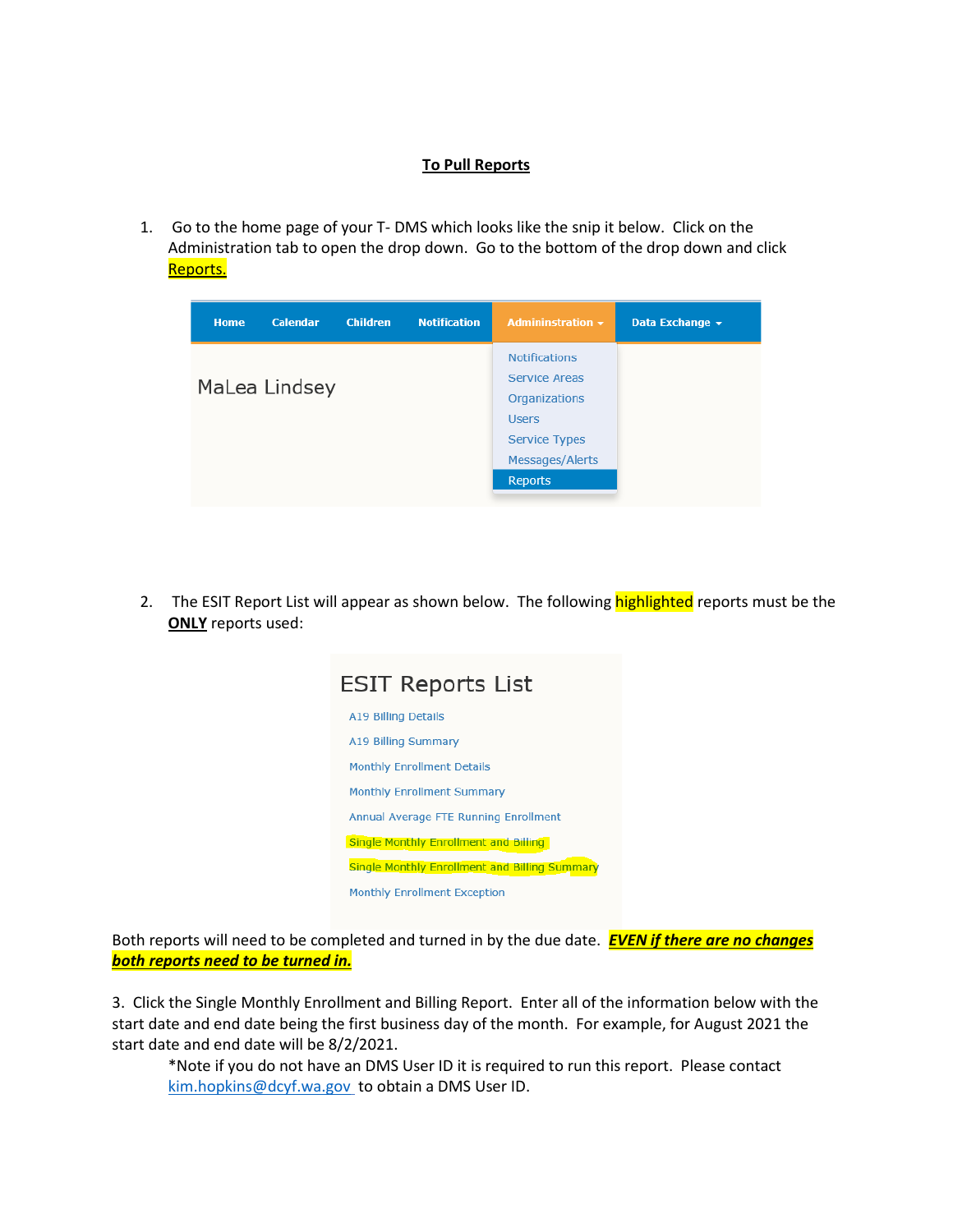| Single Monthly Enrollment and Billing |              |                             |  |                   |
|---------------------------------------|--------------|-----------------------------|--|-------------------|
| DMSUser ID<br>Agencies:               | $\checkmark$ | Service Area:<br>Start Date |  | $\checkmark$<br>H |
| End Date                              | <b>Ha</b>    |                             |  |                   |
|                                       |              |                             |  |                   |

4. Enter the parameters of the reports and hit *view report*.

| Single Monthly Enrollment and Billing                                                                  |  |
|--------------------------------------------------------------------------------------------------------|--|
| DMSUser ID<br>Service Area: Asotin<br>Agencies: Asotin County Community Serv<br>8/2/2021<br>Start Date |  |
| End Date<br>8/2/2021                                                                                   |  |
| <b>Barnet Street</b>                                                                                   |  |
| <b>Contract Contract Contract Contract</b>                                                             |  |

5. The list of children will come on the screen, but it is not yet an excel report. Go to the file symbol as shown below. Click on the drop down and hit **EXCEL**.



6. This will trigger a pop up as shown below. Click open.

|                                                                                               | ----- | . . <b>.</b> . <b>.</b> | . |
|-----------------------------------------------------------------------------------------------|-------|-------------------------|---|
|                                                                                               |       |                         |   |
|                                                                                               |       |                         |   |
| you want to open or save SingleMonthlyEnrollmentandBilling.xlsx from apps.dcyf.wa.gov?<br>Do: |       |                         |   |

7. This will open your excel document. Make changes to the report following the instructions below. Follow the same instructions to pull the Single Monthly Enrollment and Billing Summary. **Remember to password protect the details document with ESIT2021.**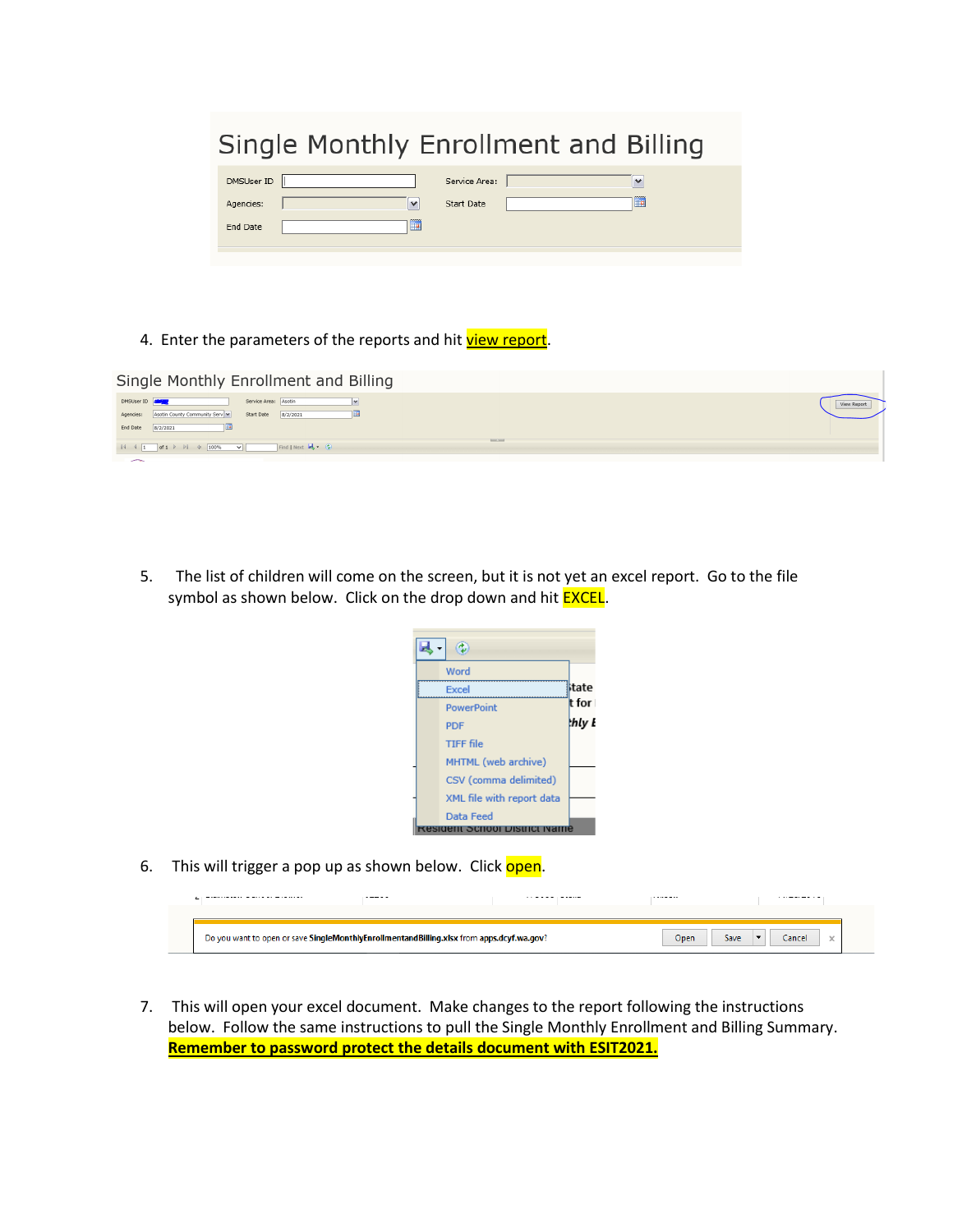**8.** Return both reports in Excel format. You can save as a PDF to sign but **please return original Excel documents in addition to the signed PDF. The summary and details reports can be combined into one excel document or turned in separately.** 

**Instructions on how to make changes to the Single Monthly Count Reports.**

**The following steps must be followed to Document Revisions to the TDMS-generated Single Monthly Count Report. Submissions using any other formats will be returned delaying payment of invoice:**

1. **To delete a child** from the report, use the strike-through, and add a Comment indicating why the child is being removed. You must include your Initials and Date. Use the Review Tab-New Comment button and highlight in blue.



- 2. **To add a child** to the report, drop to the bottom of the report and insert the child's information by completing all of the data fields, and add a Comment indicating why the child is being added. You must include your Initials and Date. Use the Review Tab-New Comment button, and highlight in yellow.
- 3. Revise the Total Count at the bottom of the report to reflect the revisions. You must include your Initials and date. Use the Review Tab-New Comment button.
- 4. Revise the school district count(s) and the Total Count on the Summary Report to reflect the revisions made on the Details Report.
- 5. Sign and Date the Single Monthly Count reports on the designated line and return to [ESIT.Reports@dcyf.wa.gov](mailto:ESIT.Reports@dcyf.wa.gov) for verification**. Please also CC your QIS.**
- 6. If there are no changes to the Single Monthly Count Reports, check the "No Changes" box located at the bottom of the Single Monthly Count Report on the designated line and submit to: [ESIT.Reports@dcyf.wa.gov.](mailto:ESIT.Reports@dcyf.wa.gov) Please submit both the details and summary report even if there are no changes.
- 7. Password protect your details report with ESIT2021.
- 8. Use the total count(s) from the Single Monthly Count report to complete your A-19 Invoice Form.
- 9. A-19 Invoices are due by the  $10<sup>th</sup>$  of the following month and must include:
	- a. Number of children enrolled for each county listed
	- b. Part C receipts
	- c. ELTA receipts
	- d. Unrealized Enrollment receipts